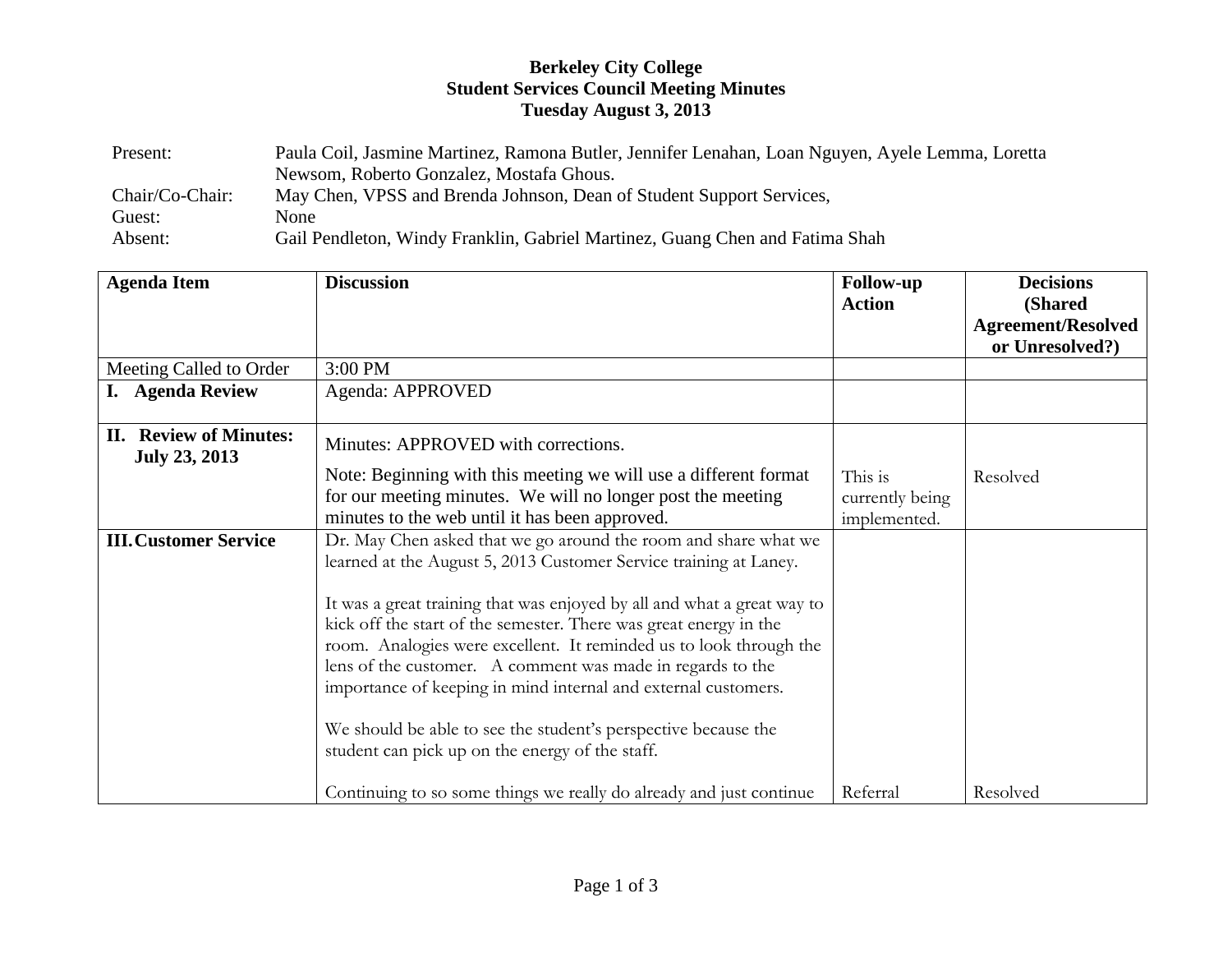## **Berkeley City College Student Services Council Meeting Minutes Tuesday August 3, 2013**

|                            | $\frac{1}{2}$ and $\frac{1}{2}$ and $\frac{1}{2}$ and $\frac{1}{2}$ and $\frac{1}{2}$ and $\frac{1}{2}$ and $\frac{1}{2}$ and $\frac{1}{2}$ and $\frac{1}{2}$ and $\frac{1}{2}$ and $\frac{1}{2}$ and $\frac{1}{2}$ and $\frac{1}{2}$ and $\frac{1}{2}$ and $\frac{1}{2}$ and $\frac{1}{2}$ a |                                                   |          |
|----------------------------|-----------------------------------------------------------------------------------------------------------------------------------------------------------------------------------------------------------------------------------------------------------------------------------------------|---------------------------------------------------|----------|
|                            | to keep it up. Reflecting back to our last meeting, we talked about a<br>referral system. We need to be better at helping students navigate<br>through our college. Please make a list of your most common                                                                                    | System/form<br>being drafted &<br>will then begin |          |
|                            | reasons for referrals and send them to Jasmine Martinez. We are still                                                                                                                                                                                                                         | to implement                                      |          |
|                            | working on the draft for this referral form.                                                                                                                                                                                                                                                  |                                                   |          |
|                            | We get a lot of emails and calls that are not necessarily directed for                                                                                                                                                                                                                        | Emails and<br>calls will be                       | Resolved |
|                            | us but we still need to tend to them. Cross training was mentioned                                                                                                                                                                                                                            | followed up                                       |          |
|                            | as a powerful tool to use or think about in the future so that we can<br>be more helpful to our students.                                                                                                                                                                                     |                                                   |          |
|                            |                                                                                                                                                                                                                                                                                               |                                                   |          |
|                            | The part about cleanliness about our campus was mentioned as                                                                                                                                                                                                                                  |                                                   |          |
|                            | something that we can all do whether it's our job or not.                                                                                                                                                                                                                                     |                                                   |          |
|                            |                                                                                                                                                                                                                                                                                               | Signage &                                         | Resolved |
|                            | Signage issues were also brought up. From a student's perspective                                                                                                                                                                                                                             | Floor Maps                                        |          |
|                            | the floor maps are outdated and students have no directions for                                                                                                                                                                                                                               | need to be                                        |          |
| <b>IV. Peak Enrollment</b> | where to find student for services/programs.                                                                                                                                                                                                                                                  | updated<br>Financial Aid,                         | Resolved |
| <b>Services</b>            | Loretta Newsom asked the question in regards to the 8-6:30pm hour<br>frame that was requested. In the Admissions office Chris Cook will                                                                                                                                                       | Counseling &                                      |          |
|                            | be working until 7pm. So if they go in their office at 6:30 but since                                                                                                                                                                                                                         | Cashier opened                                    |          |
|                            | he really works until 7pm and a student needs help, please assist                                                                                                                                                                                                                             | late 4 weeks in                                   |          |
|                            | them. All four colleges have agreed to stay open.                                                                                                                                                                                                                                             | August                                            |          |
|                            |                                                                                                                                                                                                                                                                                               |                                                   |          |
|                            | In regard to our enrollment target, we have not met our enrollment.                                                                                                                                                                                                                           | Enrollment                                        | Resolved |
|                            | FYE (First Year Experience) has 4 cohorts with 35 students each.                                                                                                                                                                                                                              | target met in                                     |          |
|                            | We currently have 600 head count in the program.                                                                                                                                                                                                                                              | Fall 2013                                         |          |
|                            |                                                                                                                                                                                                                                                                                               |                                                   |          |
|                            | If a student drops any of the cohort classes they should not be able                                                                                                                                                                                                                          |                                                   |          |
|                            | to without dropping other classes; we should have an alert for this                                                                                                                                                                                                                           |                                                   |          |
| V. Urgent Issues           | for next year.<br>There is a fee issue going on with student's fees not being calculated                                                                                                                                                                                                      | Needs further                                     |          |
|                            | correctly. Students are being referred to the Admissions office from                                                                                                                                                                                                                          | discussion                                        |          |
|                            |                                                                                                                                                                                                                                                                                               |                                                   |          |